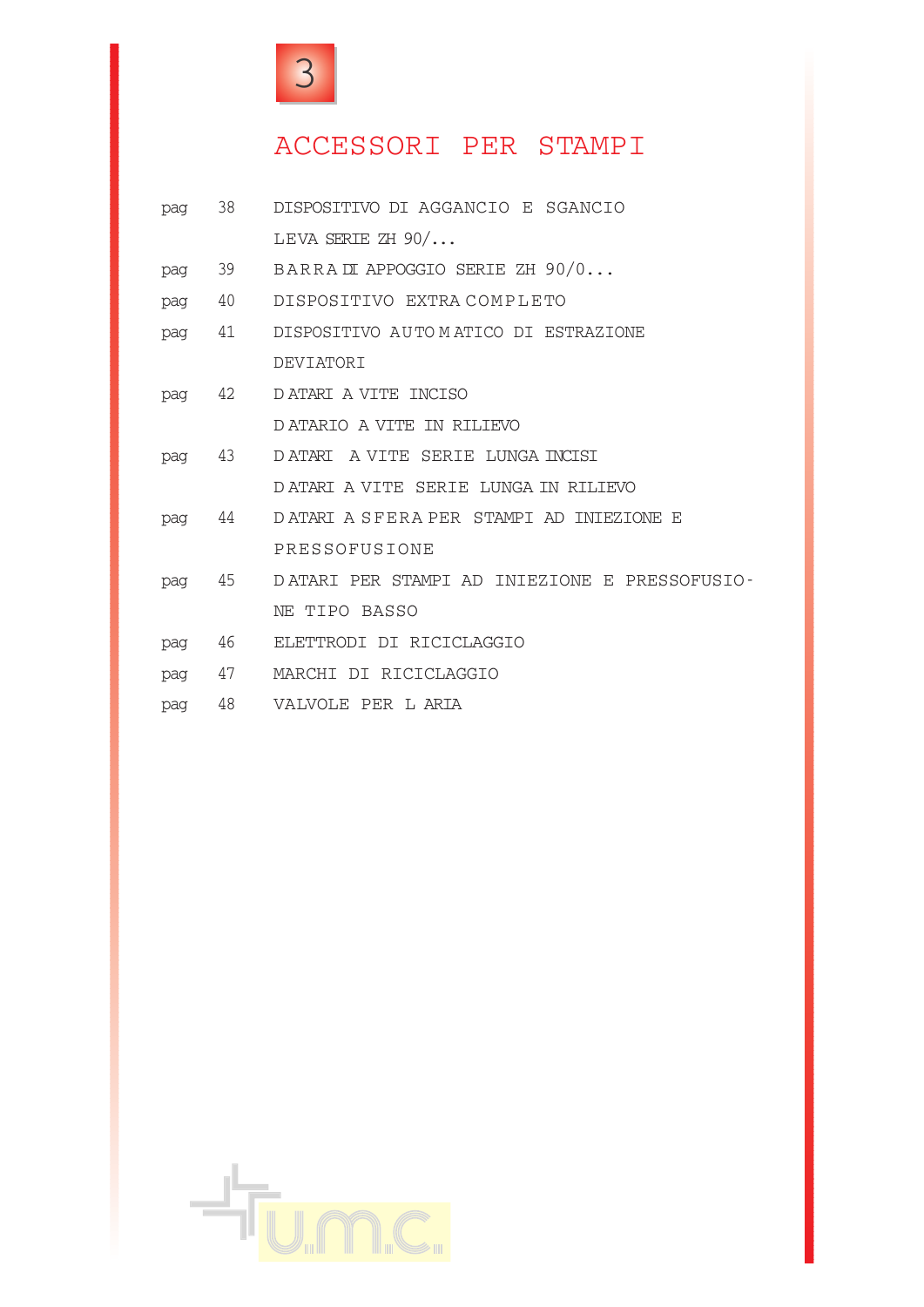

#### DISPOSITIVO DI AGGANCIO E

13 Molle a balestra 11 Blocchetto 10 Testa del dispositivo 2 Saltarello 3 Fermo piastra

LEVA SERIE ZH 90/...



**55 HRC** 







| TIPO  | SERIE       |     |     |
|-------|-------------|-----|-----|
| 1 BIS | ZH 90/1 BIS | 172 | 90  |
|       | ZH 90/2     | 252 | 170 |
|       | ZH 90/3     | 302 | 220 |
|       | ZH 90/4     | 352 | つワハ |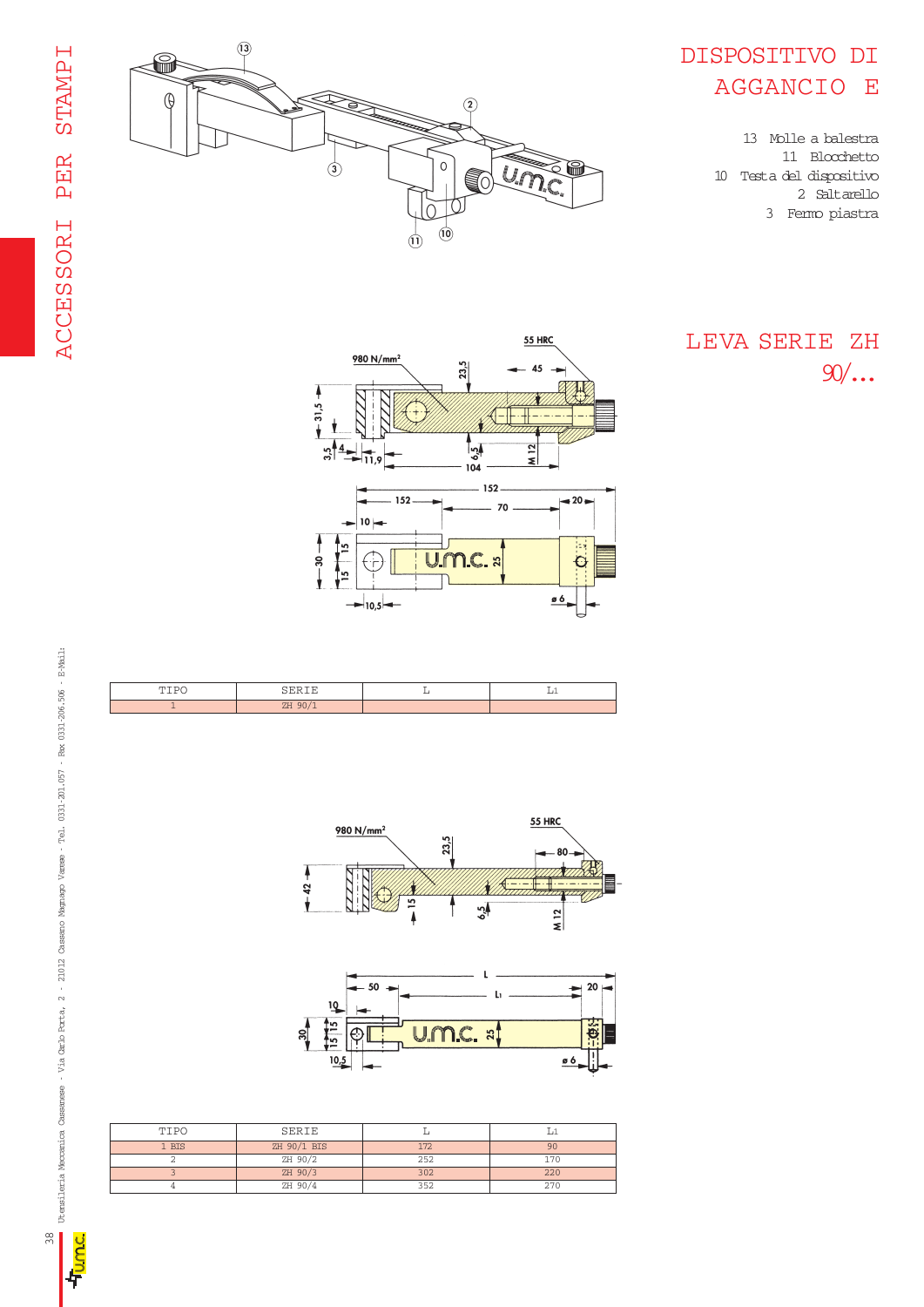#### BARRA DI APPOGGIO SERIE



| TIPO | SERIE    |     |     |     | L <sub>3</sub> MAX. |
|------|----------|-----|-----|-----|---------------------|
| 01   | ZH 90/01 | 140 | 120 | 110 | 60                  |
| 02   | ZH 90/02 | 204 | 184 | 174 | 124                 |
| 06   | ZH 90/06 | 250 | 230 | 220 | 170                 |





| TIPO | SERIE    |     | L2 | L <sub>3</sub> MAX. |
|------|----------|-----|----|---------------------|
| 03   | ZH 90/03 | 200 |    |                     |
| 04   | ZH 90/04 | 250 |    |                     |
| 05   | ZH 90/05 | 300 |    |                     |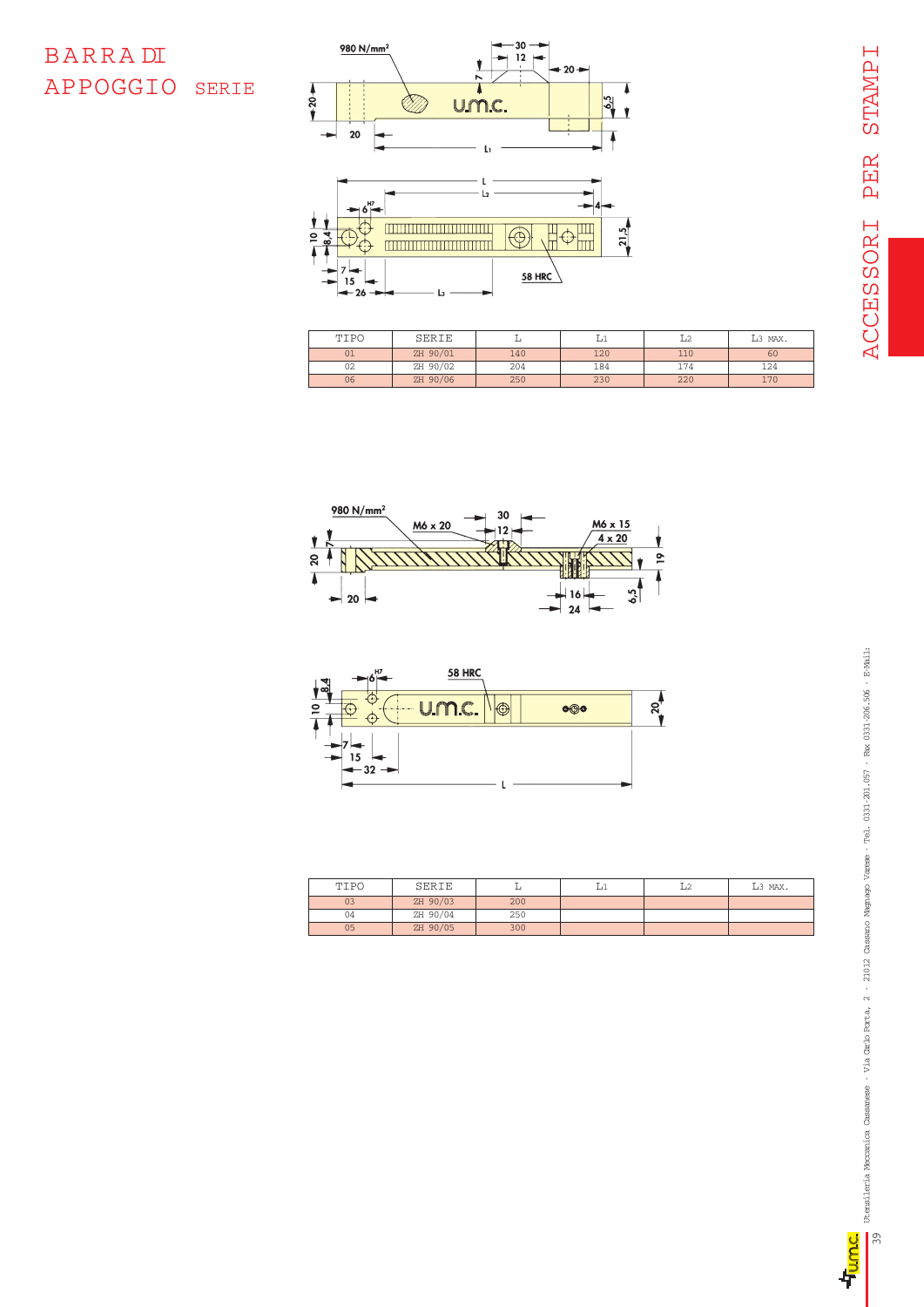#### DISPOSITIVO EXTRA C O M-











| CODICE             | SERIE                      |
|--------------------|----------------------------|
| <b>BOX 140 R</b>   | N 2 ZH 90/1                |
| <b>BOX 140 R</b>   | N 2 ZH 90/01               |
| <b>BOX 200 R</b>   | N 2 ZH 90/2                |
| <b>BOX 200 R</b>   | N 2 ZH 90/02               |
| <b>BOX 250 R</b>   | N 2 ZH 90/3                |
| <b>BOX 250 R</b>   | ZH 90/06<br>N <sub>2</sub> |
| BOX 140 BIS        | N 2 ZH 90/1 BIS            |
| <b>BOX 140 BTS</b> | N 2 ZH 90/01               |

| CODICE      | SERIE                          |
|-------------|--------------------------------|
| BOX 200 FIX | N 2 ZH 90/2                    |
| BOX 200 FIX | N 2 ZH 90/03                   |
| BOX 250 FIX | N 2 ZH 90/3                    |
| BOX 250 FIX | N 2 ZH 90/04                   |
| BOX 300 FIX | N 2 ZH 90/4                    |
| BOX 300 FIX | N 2 ZH 90/05                   |
| BOX 400 FIX | N 2 ZH 91/A                    |
| BOX 400 FTX | ZH 91/B<br>$\overline{2}$<br>N |

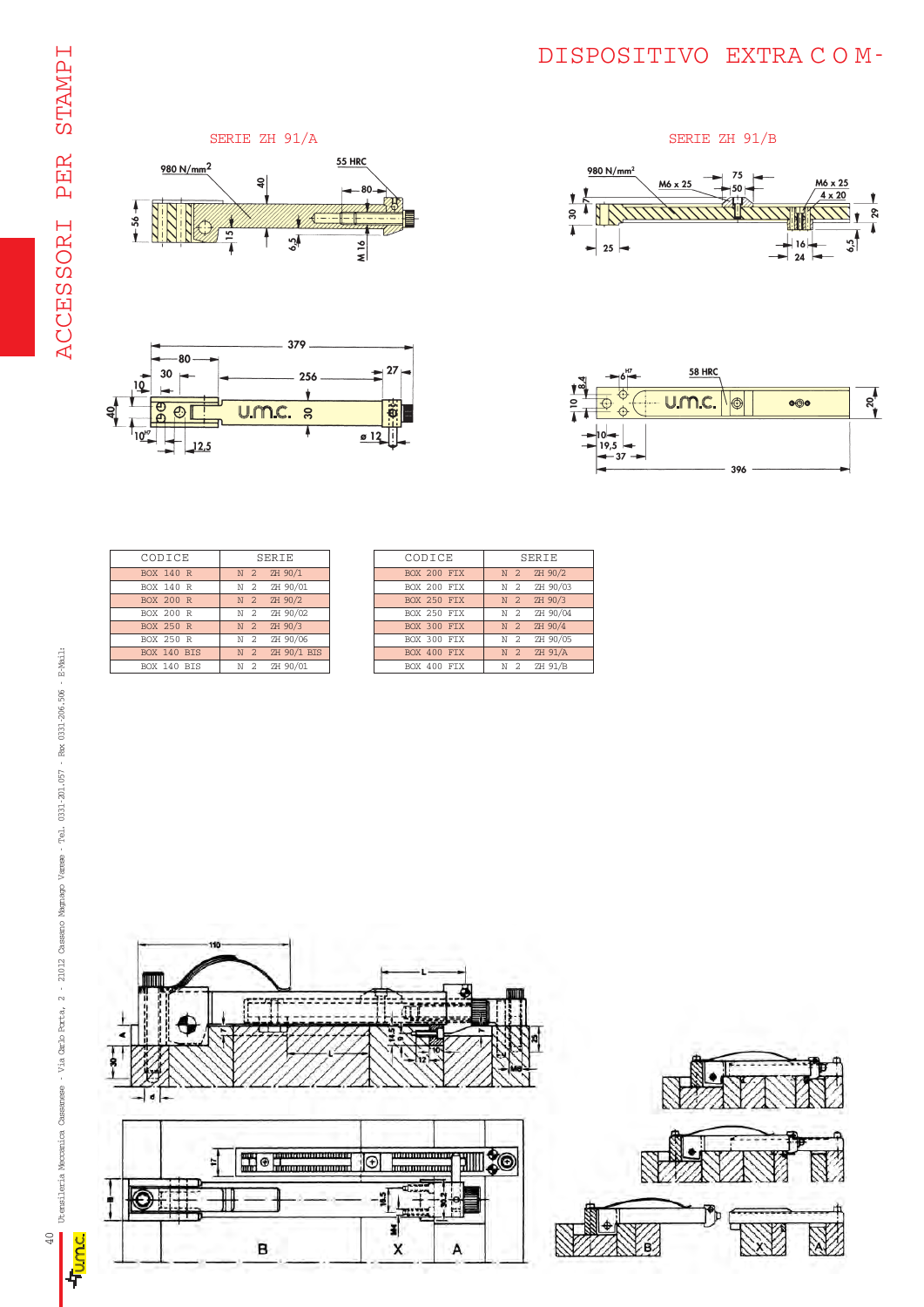# DISPOSITIVO AUTO M ATICO DI ESTRAZIONE





| CODICE | DISPOSITIVO<br>COMPLETO<br>MASCHIO | A        | C    | $\mathbb{D}$ | E    |
|--------|------------------------------------|----------|------|--------------|------|
|        |                                    | M10x1.5  |      |              |      |
| 301    | MICRO                              | M12x1.75 | 22.8 | 20           | 45.5 |
|        |                                    | M14x2    |      |              |      |
|        |                                    | M10x1.5  |      |              |      |
| 401    | MIGNON                             | M12x1.75 | 25.8 | 20           | 55   |
|        |                                    | M14x2    |      |              |      |
|        |                                    | M16x2    |      |              |      |
|        |                                    | M18x2.5  |      |              |      |
| 411    | <b>NORMALE</b>                     | M20x2.5  | 35   | 35           | 68   |
|        |                                    | M24x3    |      |              |      |
|        |                                    | M27x3    |      |              |      |
|        |                                    | M30x3.5  |      |              |      |
|        |                                    | M24x3    |      |              |      |
| 421    | <b>EXTRA</b>                       | M27x3    | 43   | 30           | 80   |
|        |                                    | M30x3.5  |      |              |      |
|        |                                    | M36x4    |      |              |      |

| CODI-<br>СE | DISPOSITI ·<br>VO COM-<br>PLETO | B       | F  | G  | Ħ  | Τ  | J  | Κ  | T. | M    |
|-------------|---------------------------------|---------|----|----|----|----|----|----|----|------|
| 302         | MICRO                           | M16x1.5 | 34 | 32 | 32 | 39 | 43 | 9  | 15 | 42.5 |
| 402         | MIGNON                          | M16x1.5 | 40 | 38 | 38 | 48 | 53 | 13 | 15 | 52   |
|             |                                 | M16x1.5 |    |    |    |    |    |    |    |      |
|             |                                 | M18x1.5 |    |    |    |    |    |    |    |      |
| 412         | NORMA-                          | M20x1.5 | 58 | 56 | 52 | 65 | 70 | 17 | 18 | 68   |
|             | LE                              | M24x1.5 |    |    |    |    |    |    |    |      |
|             |                                 | M27x1.5 |    |    |    |    |    |    |    |      |
|             |                                 | M30x1.5 |    |    |    |    |    |    |    |      |
|             |                                 | M24x1.5 |    |    |    |    |    |    |    |      |
| 422         |                                 | M27x1.5 |    | 64 |    |    | 79 |    |    |      |
|             | EXTRA                           | M30x1.5 | 66 |    | 60 | 74 |    | 22 | 23 | 84   |
|             |                                 | M36x2   |    |    |    |    |    |    |    |      |

#### DEVIATORI



| MATERTALE              | Codice |    |    |    |  |
|------------------------|--------|----|----|----|--|
| Gomma Speciale         | U06    | 16 |    |    |  |
|                        | U08    | 18 |    |    |  |
| Temperatura max: 120 C | U10    | 20 | 10 | 10 |  |
|                        | U12    | 22 |    |    |  |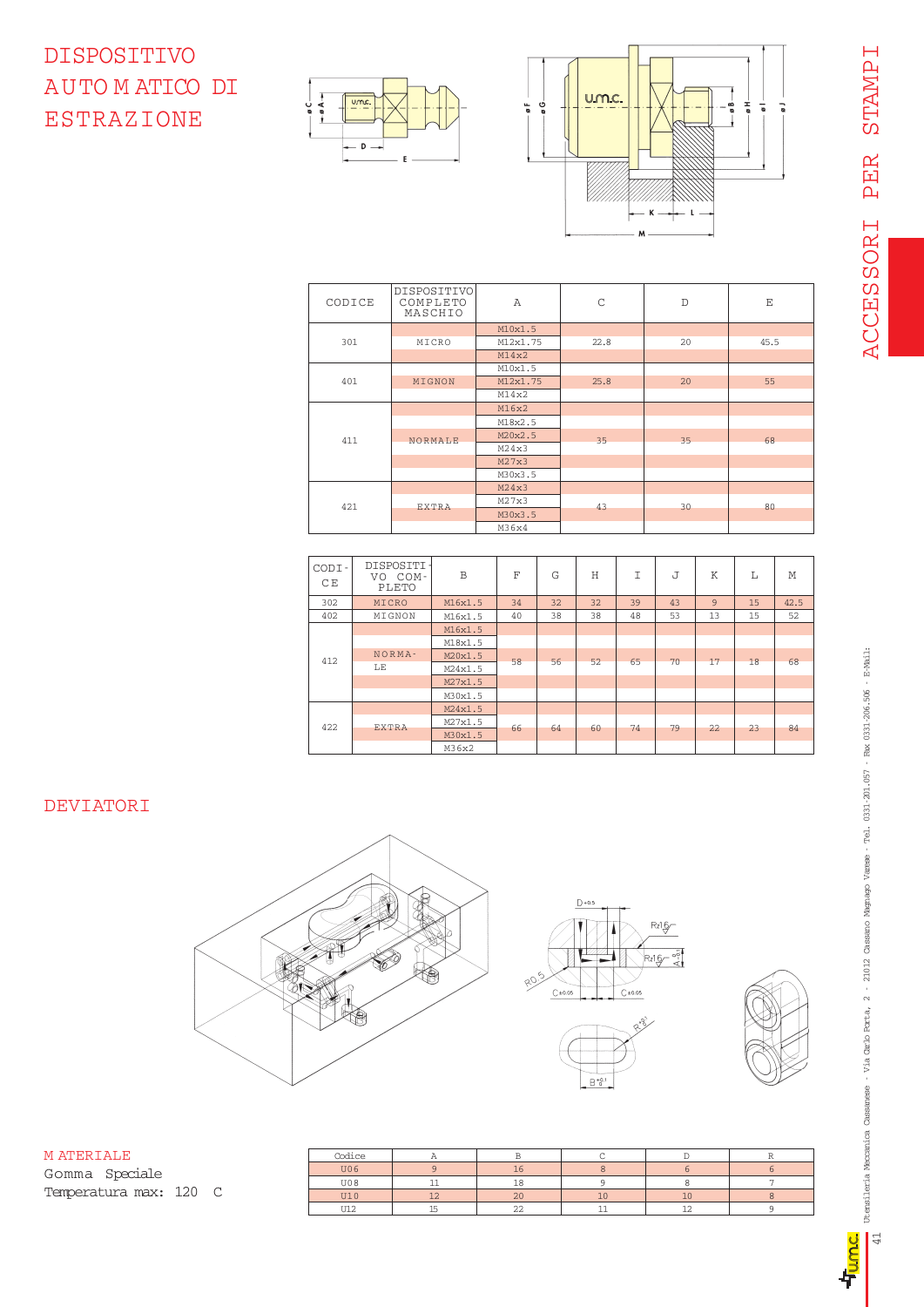

Mat. Acciaio Inossidabile

#### D ATARI A VITE

\* INCISO Sul pezzo stampato risulta in rilievo INCISO

#### D ATARIO COMPLETO - SERIE INCISA\*

Foro per estrazione

SETTIMA- GIORNI GIORNI

D ATARIO COMPLETO - SERIE RILIEVO\*

WSHD06 WSHD08 WSHD10

| Ð  | MESI    | MESI   | ANNI   | 'SETTIMA | SETTIMA- | GIORNI | GIORNI<br><b>ור ביו</b> | т.            | E    |
|----|---------|--------|--------|----------|----------|--------|-------------------------|---------------|------|
| 6  | WSDMY06 | WSDM06 | WSDY06 | WSDWY06  | WSDW06   | WSDD06 | WSDD706                 | $\mathcal{B}$ | 0.20 |
| 8  | WSDMY08 | WSDM08 | WSDY08 | WSDWY08  | WSDW08   | WSDD08 | WSDD708                 | 10            | 0.25 |
| 10 | WSDMY10 | WSDM10 | WSDY10 | WSDWY10  | WSDW10   | WSDD10 | WSDD710                 | 12            | 0.35 |
| 12 | WSDMY12 | WSDM12 | WSDY12 | WSDWY12  | WSDW12   | WSDD12 | WSDD712                 | 14            | 0.35 |
| 16 | WSDMY16 | WSDM16 | WSDY16 | WSDWY16  | WSDW16   | WSDD16 | WSDD716                 | 14            | 0.35 |
| 20 | WSDMY20 | WSDM20 | WSDY20 | WSDWY20  | WSDW20   | WSDD20 | WSDD720                 | 16            | 0.35 |



#### CORPO INSERTO  $0<sup>1</sup>$ D 6 WSDIA06 WSDIN06 8 WSDIA08 WSDIN08 10 WSDIA10 WSDIN10 12 WSDIA12 WSDIN12 16 WSDIA16 WSDIN16 20 WSDIA20 WSDIN20

L E

0.20 0.25 0.35 0.35 0.35 0.35

WSHD706 WSHD708 WSHD710

 $\frac{1}{2}$ 



#### D ATARIO A VITE IN RILIEVO

\* RILIEVO Sul pezzo stampato risulta inci-



WSHWY06 WSHWY08 WSHWY10

WSHW06 WSHW08 WSHW10



MESI MESI ANNI SETTIMA-

WSHY06 WSHY08 WSHY10

 $\frac{1}{20}$ 

ECOS

WSHM10

\*Specificare se per pressofusio-



D

WSHMY06 WSHMY08 WSHM08 WSHMY10

 $\sigma_{\theta Z}$ 

D

ne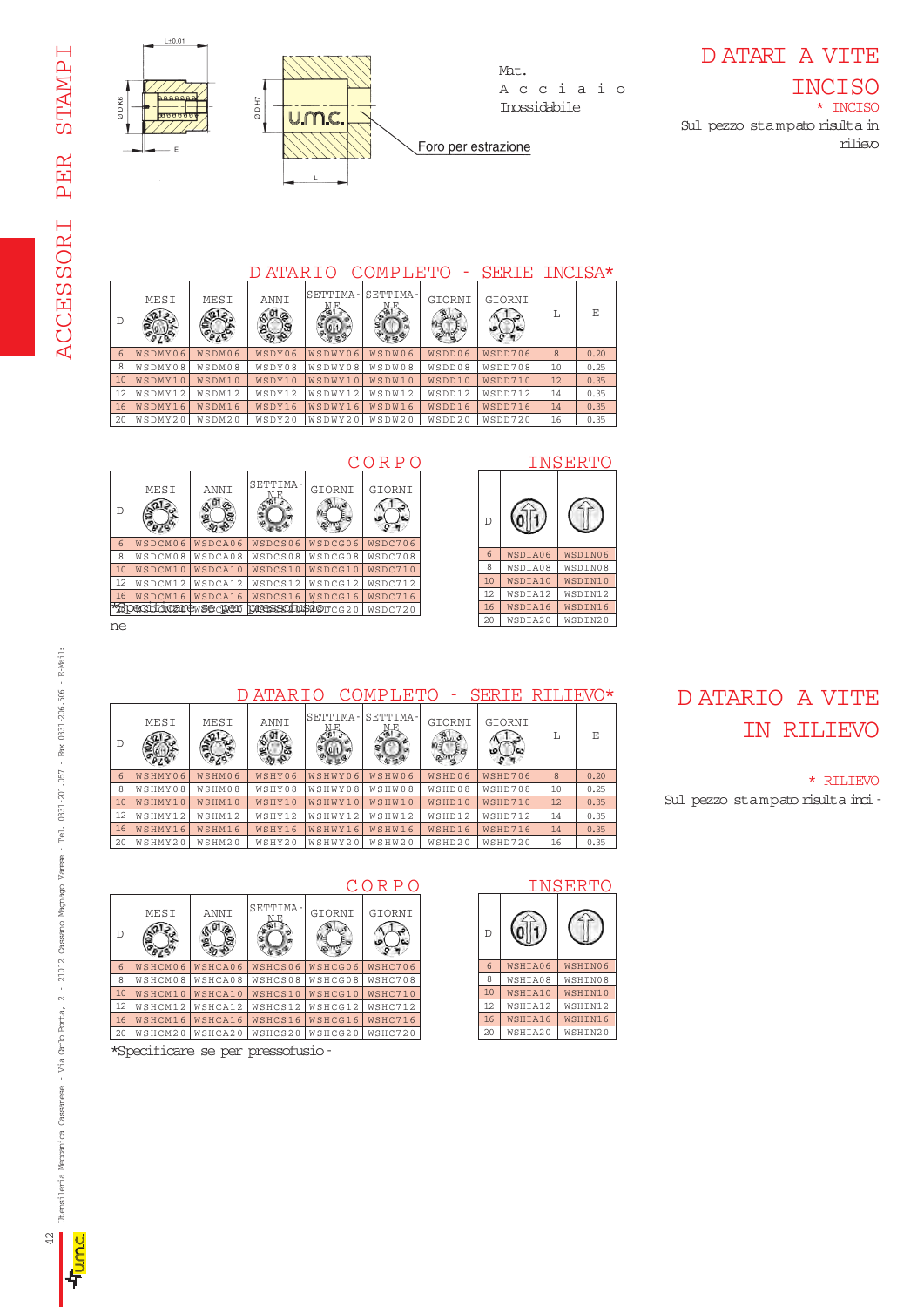#### D ATARI A VITE SERIE LUNGA INCISI \* INCISO Sul pezzo stampato risulta in



Mat. Acciaio Inossidabile Temp. HRc 52-55

#### D ATARIO COMPLETO - SERIE INCISA\*

| $\Gamma$ | MESI    | MESI   | ANNI   | SETTIMA- | SETTIMA- | GIORNI | GIORNI  | Т, | F.   | M |
|----------|---------|--------|--------|----------|----------|--------|---------|----|------|---|
| 6        | WLDMY06 | WLDM06 | WLDY06 | WLDWY06  | WLDW06   | WLDD06 | WLDD706 | 17 | 0.20 | 3 |
| 8        | WLDMY08 | WLDM08 | WLDY08 | WLDWY08  | WLDW08   | WLDD08 | WLDD708 | 20 | 0.25 |   |
| 10       | WLDMY10 | WLDM10 | WLDY10 | WIDWY10  | WLDW10   | WLDD10 | WLDD710 | 20 | 0.35 | 5 |
| 12       | WLDMY12 | WLDM12 | WLDY12 | WLDWY12  | WLDW12   | WLDD12 | WLDD712 | 25 | 0.35 | 6 |
| 16       | WLDMY16 | WLDM16 | WLDY16 | WLDWY16  | WLDW16   | WLDD16 | WLDD716 | 33 | 0.35 | 8 |
| 20       | WLDMY20 | WLDM20 | WLDY20 | WLDWY20  | WLDW20   | WLDD20 | WLDD720 | 33 | 0.35 | 8 |

|     | CORPO                                               |         |                            |         |         |  |  |  |  |  |  |
|-----|-----------------------------------------------------|---------|----------------------------|---------|---------|--|--|--|--|--|--|
| D   | MESI                                                | ANNI    | SETTIMA-                   | GIORNI  | GIORNI  |  |  |  |  |  |  |
| 6   | WLDCM06                                             | WLDCA06 | WLDCS06                    | WLDCG06 | WLDC706 |  |  |  |  |  |  |
| 8   | WLDCM08                                             | WLDCA08 | WLDCS08                    | WLDCG08 | WLDC708 |  |  |  |  |  |  |
| 10  | WLDCM10                                             | WLDCA10 | WLDCS10                    | WLDCG10 | WLDC710 |  |  |  |  |  |  |
| 12. | WLDCM12                                             | WLDCA12 | WLDCS12                    | WLDCG12 | WLDC712 |  |  |  |  |  |  |
| 16  | WLDCM16                                             | WLDCA16 | WLDCS16                    | WLDCG16 | WLDC716 |  |  |  |  |  |  |
| 20  | WLDCM20<br>WLDCA20<br>WLDCS20<br>WLDCG20<br>WLDC720 |         |                            |         |         |  |  |  |  |  |  |
|     |                                                     |         | ficare se per pressofusio- |         |         |  |  |  |  |  |  |



# D ATARI A VITE SERIE LUNGA IN

Sul pezzo stampato risulta inci-

\* RILIEVO

#### D ATARIO COMPLETO - SERIE RILIEVO

| D  | MESI     | MESI   | ANNI   | SETTIMA- | SETTIMA- | GIORNI | GIORNI  | Ιı. | F.   | M            |
|----|----------|--------|--------|----------|----------|--------|---------|-----|------|--------------|
| 6  | WLHMY06  | WLHM06 | WLHY06 | WLHWY06  | WLHW06   | WLHD06 | WLHD706 | 17  | 0.20 | 3            |
| 8  | WLHMY08  | WLHM08 | WLHY08 | WLHWY08  | WLHW08   | WLHD08 | WLHD708 | 20  | 0.25 |              |
| 10 | WLHMY10  | WLHM10 | WLHY10 | WLHWY10  | WLHW10   | WLHD10 | WLHD710 | 20  | 0.35 |              |
| 12 | WI.HMY12 | WLHM12 | WLHY12 | WLHWY12  | WLHW12   | WLHD12 | WLHD712 | 25  | 0.35 | 6            |
| 16 | WLHMY16  | WLHM16 | WLHY16 | WLHWY16  | WLHW16   | WLHD16 | WLHD716 | 33  | 0.35 | $\mathbf{8}$ |
| 20 | WLHMY20  | WLHM20 | WLHY20 | WLHWY20  | WLHW20   | WLHD20 | WLHD720 | 33  | 0.35 | 8            |

#### CORPO INSERTO MESI ANNI SETTIMA GIORNI GIORNI D **BOO** WLHCM06 WLHCA06 WLHCS06 WLHCG06 6 WLHC  $\overline{8}$ WLHCM08 WLHCA08 WLHCS08 WLHCG08 WLHC708 WLHCG10 10 WLHC710 WLHCM10 WLHCA10 WLHCS10 12 WLHCM12 WLHCA12 WLHCS12 WLHCG12 WLHC712 16 WLHCM16 WLHCA16 WLHCS16 WLHCG16 WLHC716 20 WLHCM20 | WLHCA20 | WLHCG20 | WLHC720 \*Specificare se per pressofusio-



# Jeansileria Meccanica Cassanese – Via Carlo Porta, 2 – 21012 Cassano Magnago Varese – Tel. 0331-201.057 – Fax 0331-206.506 – E-Mail. 43 Utensileria Meccanica Cassanese - Via Carlo Porta, 2 - 21012 Cassano Magnago Varese - Tel. 0331-201.057 - Fax 0331-206.506 - E-Mail:<mark>CC</mark>

 $\mathsf{I}^\mathfrak{D}$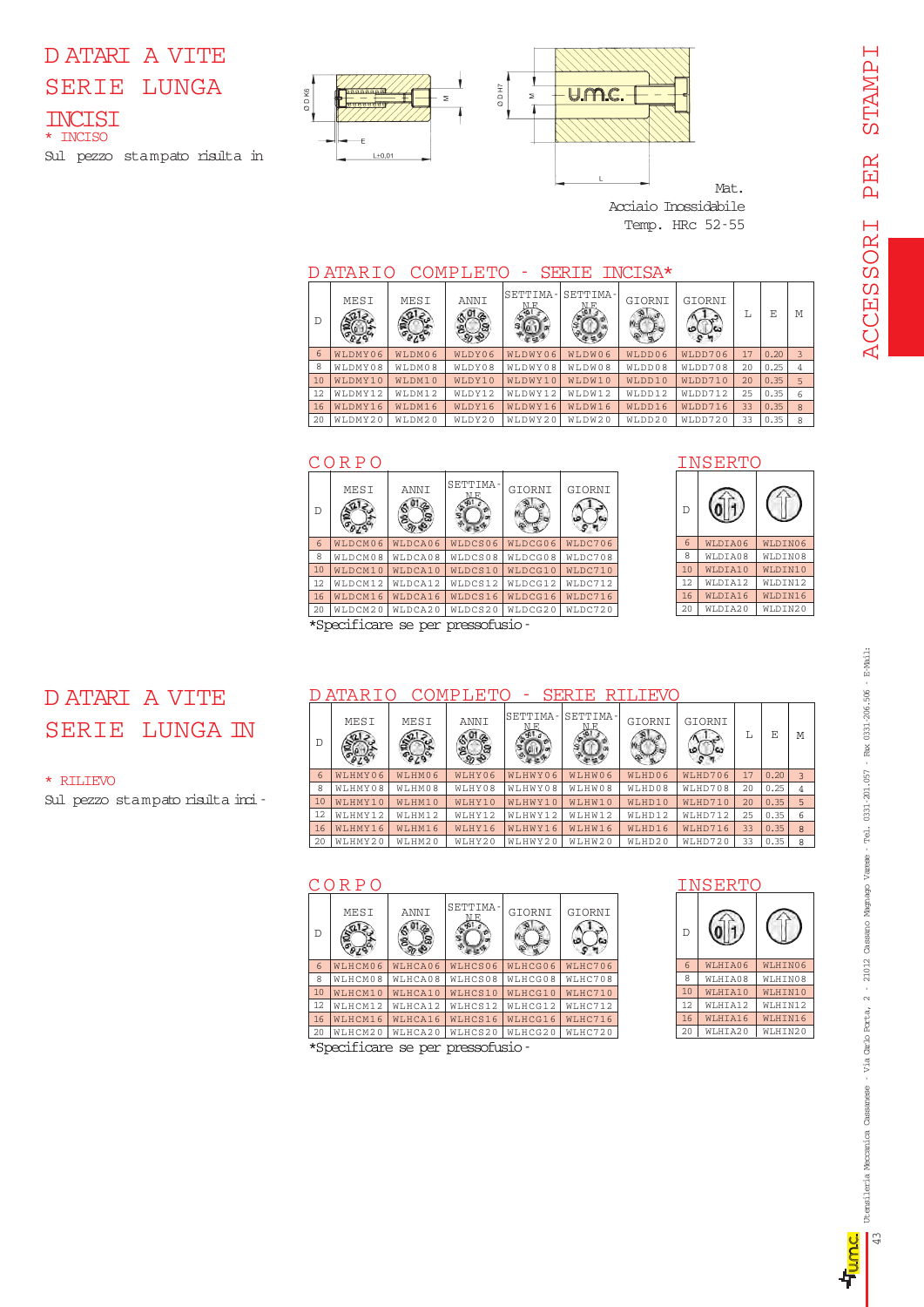

#### D ATARI A SFERA PER STAMPI A D INIEZIONE E PRESSOFUSIO-

#### M ATERIALE Costruiti in acciaio 1.2083 retti ficati e temperati 48/50 HRC





























| 71 m 71 |
|---------|

|       |       |       | D ATAR      |
|-------|-------|-------|-------------|
| DMA06 | DMF06 | DAF06 |             |
| DMA08 | DMF08 | DAF08 |             |
| DMA10 | DMF10 | DAF10 | DG10        |
| DMA12 | DMF12 | DAF12 | DG12        |
| DMA16 | DMF16 | DAF16 | <b>DG16</b> |
| DMA20 | DMF20 | DAF20 | DG20        |
|       |       |       |             |
|       |       |       |             |

|    | $\mathbf{D}$ |
|----|--------------|
|    |              |
|    | 10           |
| 10 | 12           |
| 12 | 14           |
| 16 | 14           |
| 20 | .6           |
|    |              |



















| 6  | CM <sub>06</sub> | CA06    |      |
|----|------------------|---------|------|
| 8  | CM08             | CA08    |      |
| 10 | CM10             | CA10    | CG10 |
| 12 | CM12             | CA12    | CG12 |
| 16 | CM16             | CA16    | CG16 |
| 20 | CM20             | C A 2 0 | CG20 |



|    | IA06             | IF06             |
|----|------------------|------------------|
|    | IA08             | IF08             |
| 10 | IA10             | IF10             |
| 12 | IA12             | IF12             |
| 16 | <b>IA16</b>      | <b>IF16</b>      |
| 20 | IA <sub>20</sub> | IF <sub>20</sub> |

i<br>Li i<br>L

ion<br>C 辈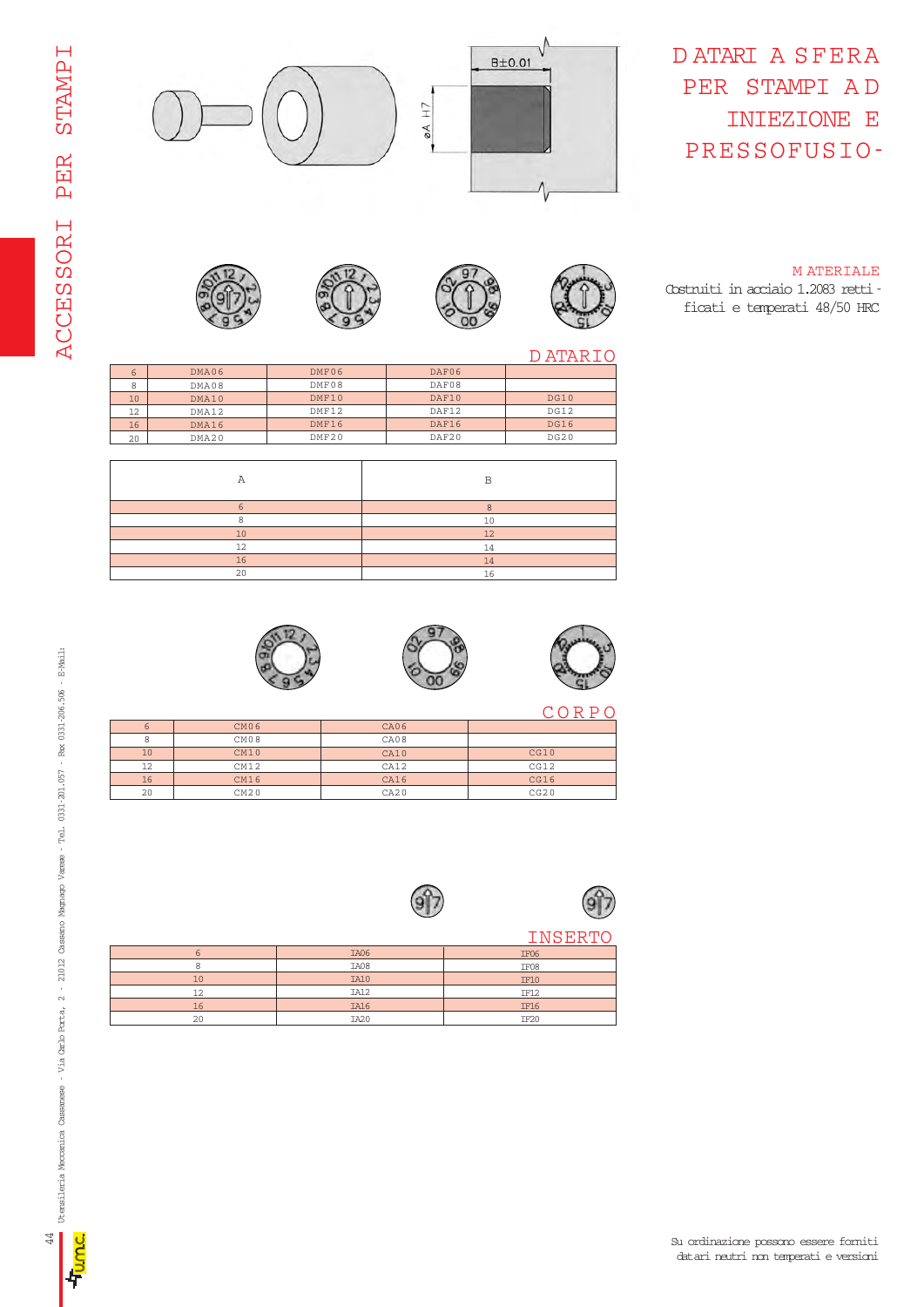D ATARI PER STAMPI AD INIE-ZIONE E PRES-SOFUSIONE TIPO BASSO



#### M ATERIALE

Costruiti in acciaio 1.2083 retti ficati e temperati 48/50 HRC



#### D ATARIO

|    | DBMA08 | DBMF08 | DBAF08 |              |
|----|--------|--------|--------|--------------|
| 10 | DBMA10 | DBMF10 | DBAF10 | DBG10        |
| 16 | DBMA16 | DBMF16 | DBAF16 | <b>DBG16</b> |
| 25 | DBMA25 | DBMF25 | DBAF25 | DBG25        |







| ŏ  | CBM08 | CBA08 | CBG08 |
|----|-------|-------|-------|
| 10 | CBM10 | CBA10 | CBG10 |
| 16 | CBM16 | CBA16 | CBG16 |
| 25 | CBM25 | CBA25 | CBG25 |





|    | IBA08 | IBF08 |
|----|-------|-------|
| 10 | IBA10 | IBF10 |
| 16 | IBA16 | IBF16 |
| 25 | IBA25 | IBF25 |

坾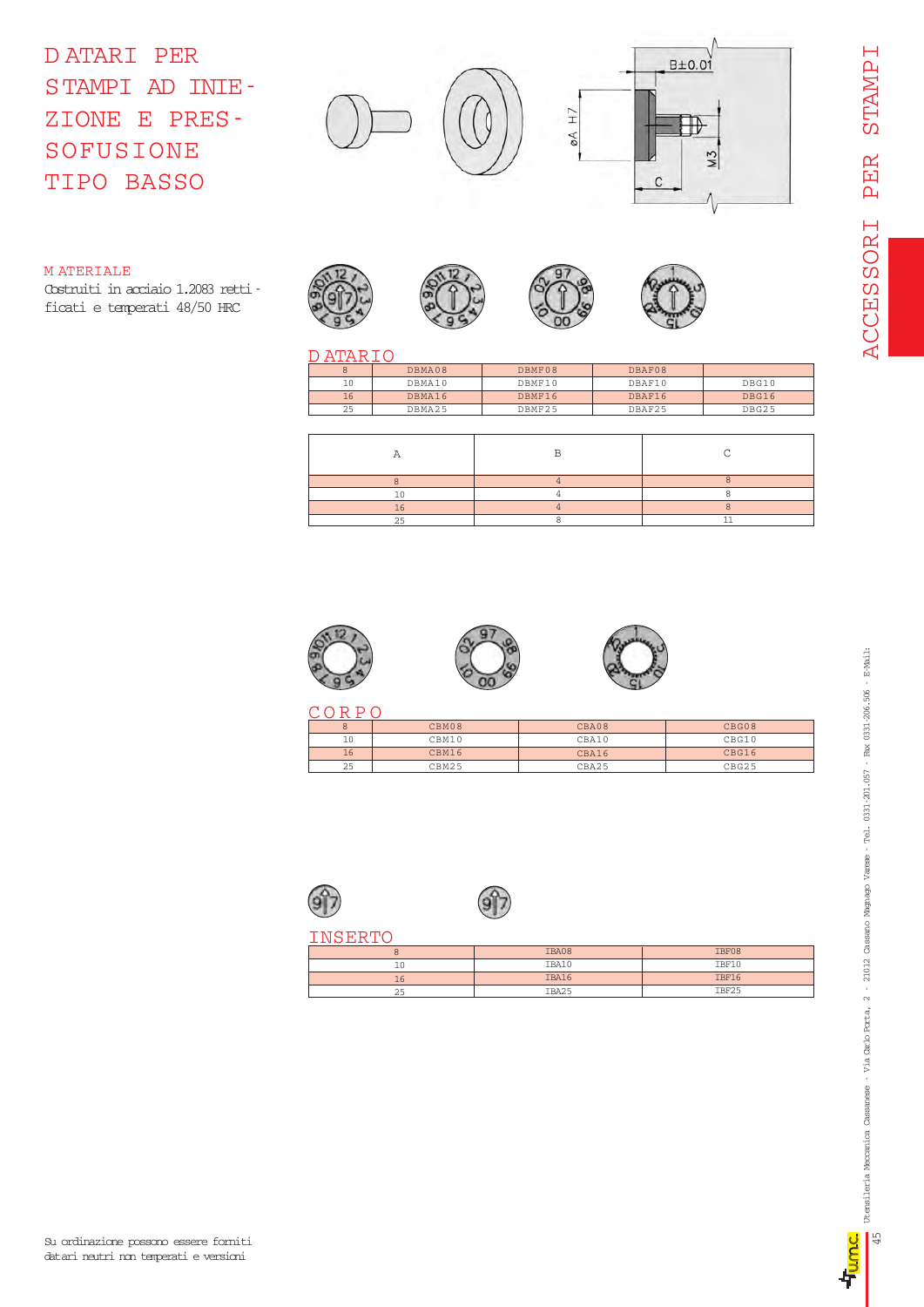

#### ELETTRODI DI RICICLAGGIO

C C C C C C C C C C C C C C C C

| CODICI/CODES | A              | <sub>B</sub> | $\mathsf{C}$ |                          |           |
|--------------|----------------|--------------|--------------|--------------------------|-----------|
| EN10         | 10             | 8            | 84           |                          |           |
| EN16         | 16             | 10           | 84           | Solo frecce              |           |
| EN20         | 20             | 12           | 84           |                          |           |
| E0110        | 1 <sub>0</sub> | 8            | 84           |                          |           |
| E0116        | 16             | 10           | 84           | Polietilene teref talato | PET       |
| E0120        | 20             | 12           | 84           |                          |           |
| E0210        | 10             | 8            | 84           |                          |           |
| E0216        | 16             | 10           | 84           | Polietilene alta densit  | $PE - HD$ |
| E0220        | 20             | 12           | 84           |                          |           |
| E0310        | 1 <sub>0</sub> | 8            | 84           |                          |           |
| E0316        | 16             | 10           | 84           | Poli clonxo di vinile    | PVC       |
| E0320        | 20             | 12           | 84           |                          |           |
| E0410        | 10             | $\mathbf{8}$ | 84           |                          |           |
| E0416        | 16             | 10           | 84           | Polietilene bassa densit | PE-LD     |
| E0420        | 20             | 12           | 84           |                          |           |
| E0510        | 10             | 8            | 84           |                          |           |
| E0516        | 16             | 10           | 84           | Polipropilene            | PP        |
| E0520        | 20             | 12           | 84           |                          |           |
| E0610        | 10             | 8            | 84           |                          |           |
| E0616        | 16             | 10           | 84           | Polistirolo              | ΡS        |
| E0620        | 20             | 12           | 84           |                          |           |
| EABS10       | 10             | 8            | 84           |                          |           |
| EABS16       | 16             | 10           | 84           | Termopolimero acrilon    | ABS       |
| EABS20       | 20             | 12           | 84           | but ad. stirolo          |           |
| EA10         | 10             | 8            | 84           |                          |           |
| EA16         | 16             | 10           | 84           | Alimenti                 | 57        |
| EA20         | 20             | 12           | 84           |                          |           |
| EPA10        | 10             | 8            | 84           |                          |           |
| <b>EPA16</b> | 16             | 10           | 84           | Nylon                    | PA        |
| EPA20        | 20             | 12           | 84           |                          |           |
| EPOM10       | 10             | 8            | 84           |                          |           |
| EPOM16       | 16             | 10           | 84           | Poliacetato              | POM       |
| EPOM20       | 20             | 12           | 84           |                          |           |
| EPC10        | 10             | 8            | 84           |                          |           |
| EPC16        | 16             | 10           | 84           | Policarbonato            | PC.       |
| EPC20        | 20             | 12           | 84           |                          |           |
| EPPO10       | 10             | 8            | 84           |                          |           |
| EPPO16       | 16             | 10           | 84           | Polifenil - ossido       | PPO       |
| EPPO20       | 20             | 12           | 84           |                          |           |

Gli elettrodi di riciclaggio hanno lo scopo di contrassegnare i manu fatti per facilitare il riconoscimento dei materiali da inviare alla rottamazione. Costruiti in rame elettrolitico e stelo di acciaio.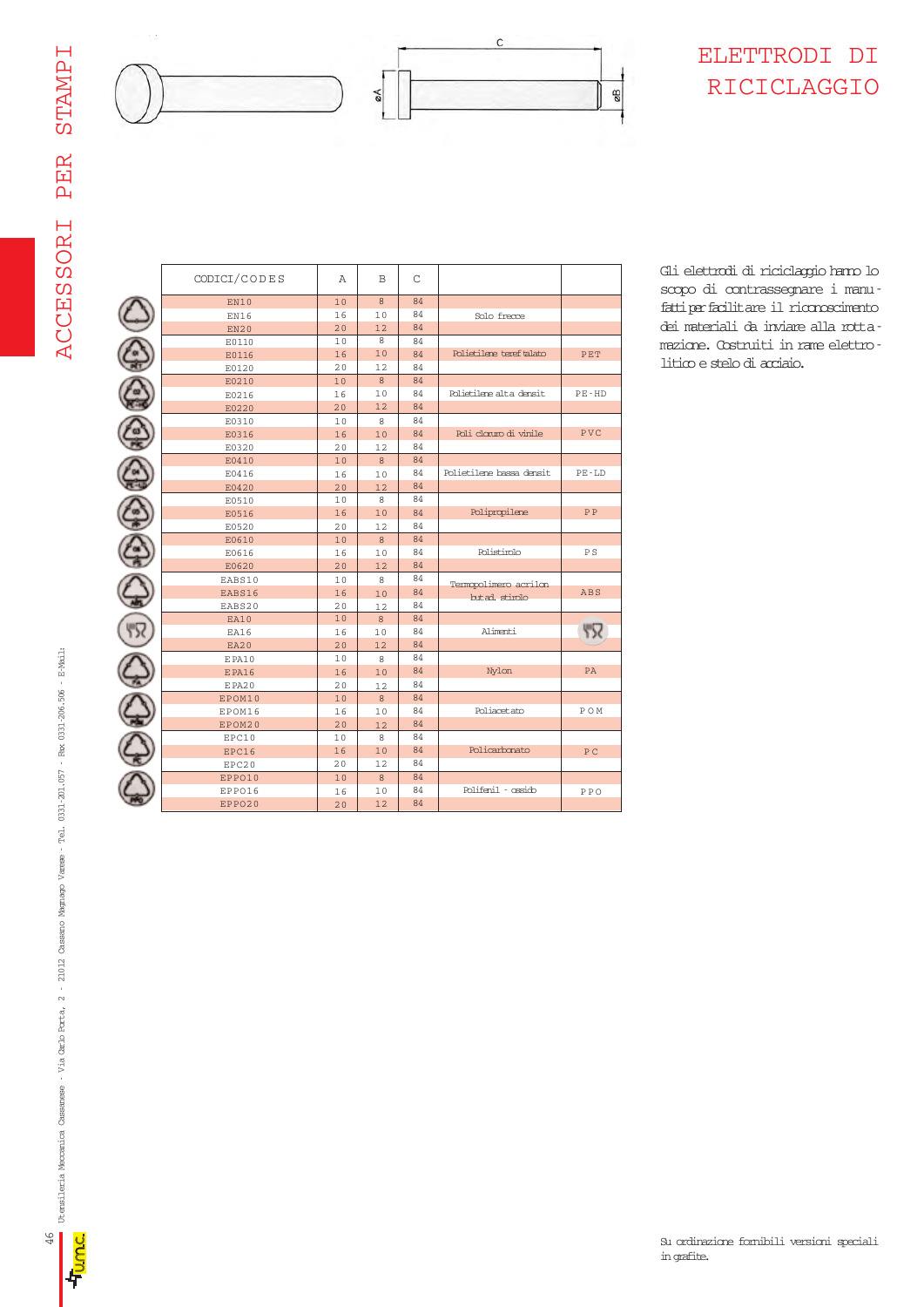# **TAMPIS** ACCESSORI PER STAMPI PER **ACCESSORI**

## MARCHI DI RICICLAGGIO





I marchi di riciclaggio hanno lo scopo di contrassegnare i manufatti per facilitare il riconoscimento dei materiali da inviare alla rottamazione. Costruiti in accaio 1.2083 temperati 48/50 HRC e rettificati.

| CODICI      | CODES  | Α  | B   | М              |                          |            |
|-------------|--------|----|-----|----------------|--------------------------|------------|
| MN10        |        | 10 | 12  | M <sub>4</sub> |                          |            |
| MN16        |        | 16 | 14  | M 6            | Solo frecce              |            |
| <b>MN20</b> |        | 20 | 16  | M8             |                          |            |
| MS0110      | MC0110 | 10 | 12  | M4             |                          |            |
| MS0116      | MC0116 | 16 | 14  | M6             | Polietilene teref talato | PET        |
| MS0120      | MC0120 | 20 | 16  | M <sub>8</sub> |                          |            |
| MS0210      | MC0210 | 10 | 12  | M <sub>4</sub> |                          |            |
| MS0216      | MC0216 | 16 | 14  | M 6            | Polietilere alta densit. | PE-HD      |
| MS0220      | MC0220 | 20 | 16  | M 8            |                          |            |
| MS0310      | MC0310 | 10 | 12  | M4             |                          |            |
| MS0316      | MC0316 | 16 | 14  | M6             | Poli clonmo di vinile    | PVC        |
| MS0320      | MC0320 | 20 | 16  | M 8            |                          |            |
| MS0410      | MC0410 | 10 | 12  | M <sub>4</sub> |                          |            |
| MS0416      | MC0416 | 16 | 14  | M 6            | Polietilene bassa densit | PE-LD      |
| MS0420      | MC0420 | 20 | 16  | M8             |                          |            |
| MS0510      | MC0510 | 10 | 12  | M <sub>4</sub> |                          |            |
| MS0516      | MC0516 | 16 | 14  | M 6            | Polipropilene            | PP         |
| MS0520      | MC0520 | 20 | 16  | M 8            |                          |            |
| MS0610      | MC0610 | 10 | 12  | M <sub>4</sub> |                          |            |
| MS0616      | MC0616 | 16 | 14  | M 6            | Polistimlo               | P S        |
| MS0620      | MC0620 | 20 | 16  | M8             |                          |            |
| MABS10      |        | 10 | 12  | M4             | Termopolimero acrilon    |            |
| MABS16      |        | 16 | 14  | M6             | bit ad. stimlo           | <b>ABS</b> |
| MABS20      |        | 20 | 16  | M <sub>8</sub> |                          |            |
| MA10        |        | 10 | 12  | M <sub>4</sub> |                          |            |
| MA16        |        | 16 | 14  | M 6            | Alimenti                 | 536        |
| <b>MA20</b> |        | 20 | 16  | M8             |                          |            |
| M PA10      |        | 10 | 12. | M4             |                          |            |
| M PA16      |        | 16 | 14  | M6             | <b>Nylon</b>             | PA         |
| M PA20      |        | 20 | 16  | $\mathbb{M}$ 8 |                          |            |
| MPOM10      |        | 10 | 12  | M <sub>4</sub> |                          |            |
| MPOM16      |        | 16 | 14  | M 6            | Poliacetato              | POM        |
| MPOM20      |        | 20 | 16  | M 8            |                          |            |
| MPC10       |        | 10 | 12  | M4             |                          |            |
| MPC16       |        | 16 | 14  | M6             | Policarbonato            | PC         |
| MPC20       |        | 20 | 16  | M 8            |                          |            |
| MPPO10      |        | 10 | 12. | M <sub>4</sub> |                          |            |
| MPPO16      |        | 16 | 14  | M 6            | Polifeni 1- ossido       | PPO        |
| MPPO20      |        | 20 | 16  | <b>M8</b>      |                          |            |

卓